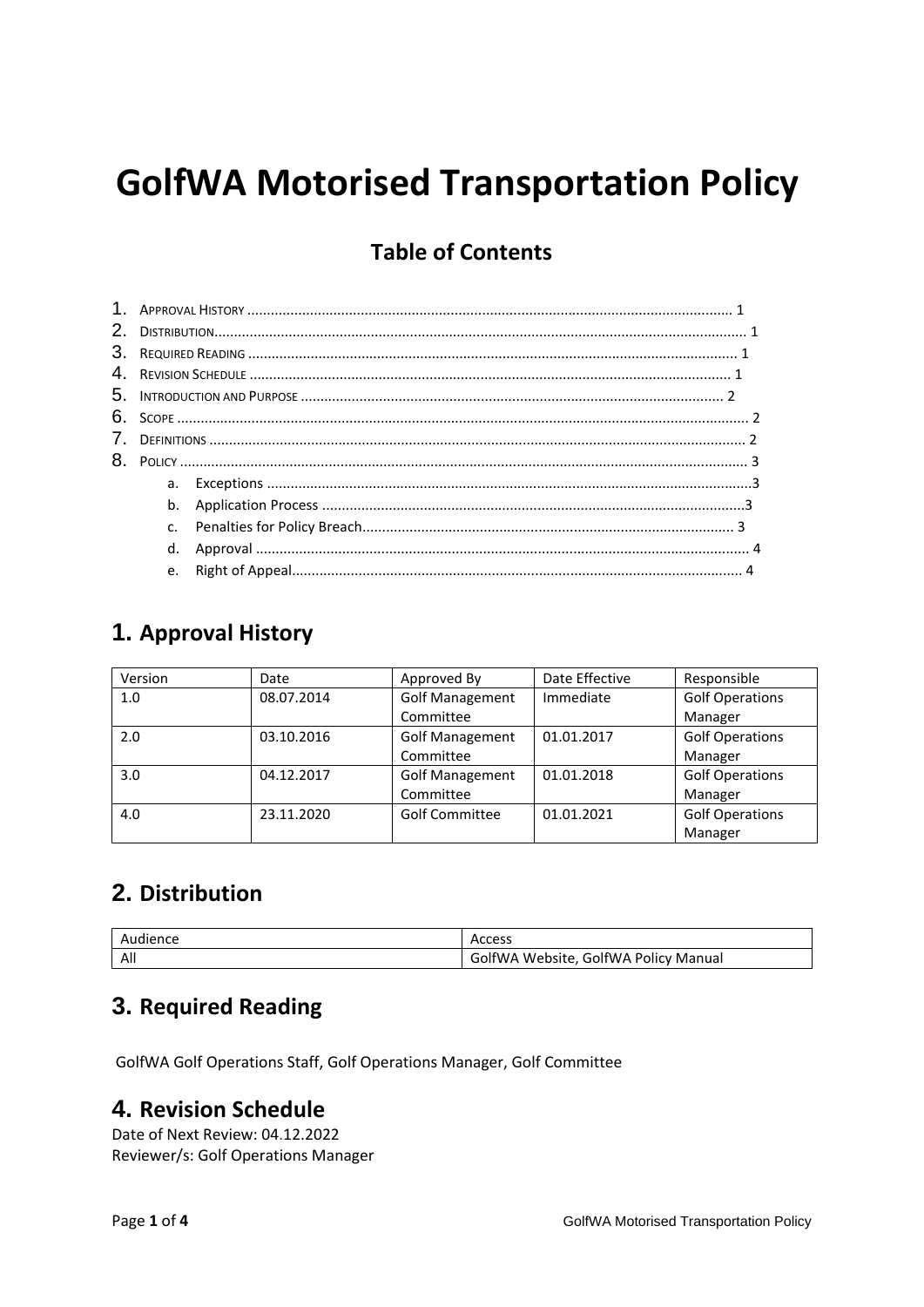# **5. Introduction and Purpose**

The objects of Golf Western Australia (GolfWA) are to grow the game of golf through equitable and inclusive practices that provide opportunities for participation at all levels in golf. As a result GolfWA allows golfers to use motorised transportation for the majority of GolfWA events.

However, in the more prestigious events where golfing excellence is tested, GolfWA has to find a balance between fairness to all golfers in the field and the golfer who can only play the game using motorised transport.

Therefore golfers who have a medical condition which excludes them from playing golf without some form of motorised transportation are required to seek a qualified exemption.

## **6. Scope**

GolfWA events to which this policy currently applies:

- Men's and Women's Amateur Championship of Western Australia
- Men's and Women's Senior Amateur Championship of Western Australia
- Foursomes Amateur Championship of Western Australia
- Bowra & O'Dea Women's Classic
- WA Open
- GolfWA Women's Pennants (Divisions 1, 2 & 3)
- GolfWA Men's Pennants (Divisions 1, 2, 3 & 4)
- GolfWA Junior Pennants
- All GolfWA Junior events

This policy may be applied to any golf event where it is stipulated in the conditions that Motorised Transportation Approval is required.

# **7. Definitions**

**Motorised Transportation:** any motorised vehicle capable of carrying a player unsupported.

**Specialist Medical Practitioner**: A physician whose practice is limited to a particular branch of medicine or surgery. This does not include and is not limited to a General Practitioner, Physiotherapist or similar.

**Medical Condition:** A permanent disability, or recovery from a serious illness or injury that does not permit a player to reasonably walk the golf course.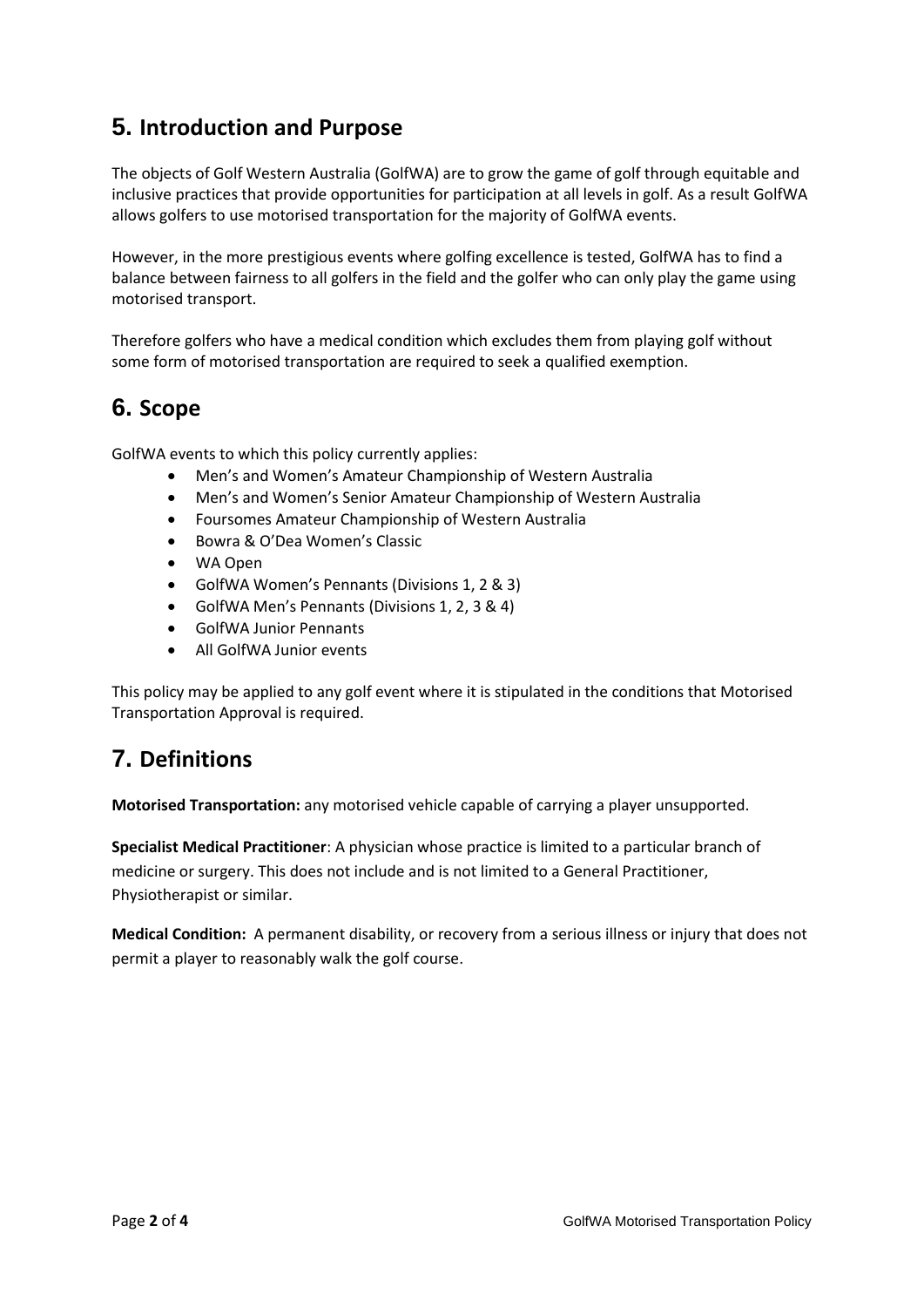# **8. Policy**

Players will not generally be permitted to ride in or on any form of motorised transportation during the play of a hole. Authorisation may be made in the case of a player affected by a medical condition which makes it necessary for the player to use motorised transportation.

#### **a. Exceptions**

- 1. Rules Referees or an Event Committee member may use motorised transportation to move a player/caddie in the interests of pace of play, where necessary, without penalty.
- 2. Where a player is granted permission to use motorised transport during events, the player's caddie is permitted to ride without separate permission being required.

#### **b. Application Process**

To obtain authorisation to use motorised transportation a player will be required to complete the Motorised Transportation Application Form and return to Golf WA along with:

- 1. A letter from a **Specialist Medical Practitioner** stating:
	- a. The **Medical Condition** by which the player is affected,
	- b. The **Specialist Medical Practitioner's** opinion that the medical condition prevents the applicant from walking to play golf without some form of motorised transportation.
- 2. A letter from the player's home club confirming the applicant does not participate in any game of golf at the club without a motorised transport.

The authorisation of motorised transport use will be made by the GolfWA Operational staff or Tournament Committee.

Motorised transport usage during any GolfWA event where it is stipulated in the conditions that Motorised Transportation Approval is required would still require the individual to comply with any host venue requirements, restrictions and/or motorised transport availability.

GolfWA accepts no responsibility for the availability of motorised transportation at any club.

Any player who chooses to compete in an event when motorised transport is not available does so at their own risk.

#### c. **Penalties for Policy Breach**

The player receives the general penalty (two shots in stroke or loss of one hole in match play) for each hole during which there is a breach of this policy. If the breach occurs between the play of two holes, the penalty applies to the next hole.

**NOTE: The penalties apply to any stipulated round of golf for which the motorised transport policy applies.**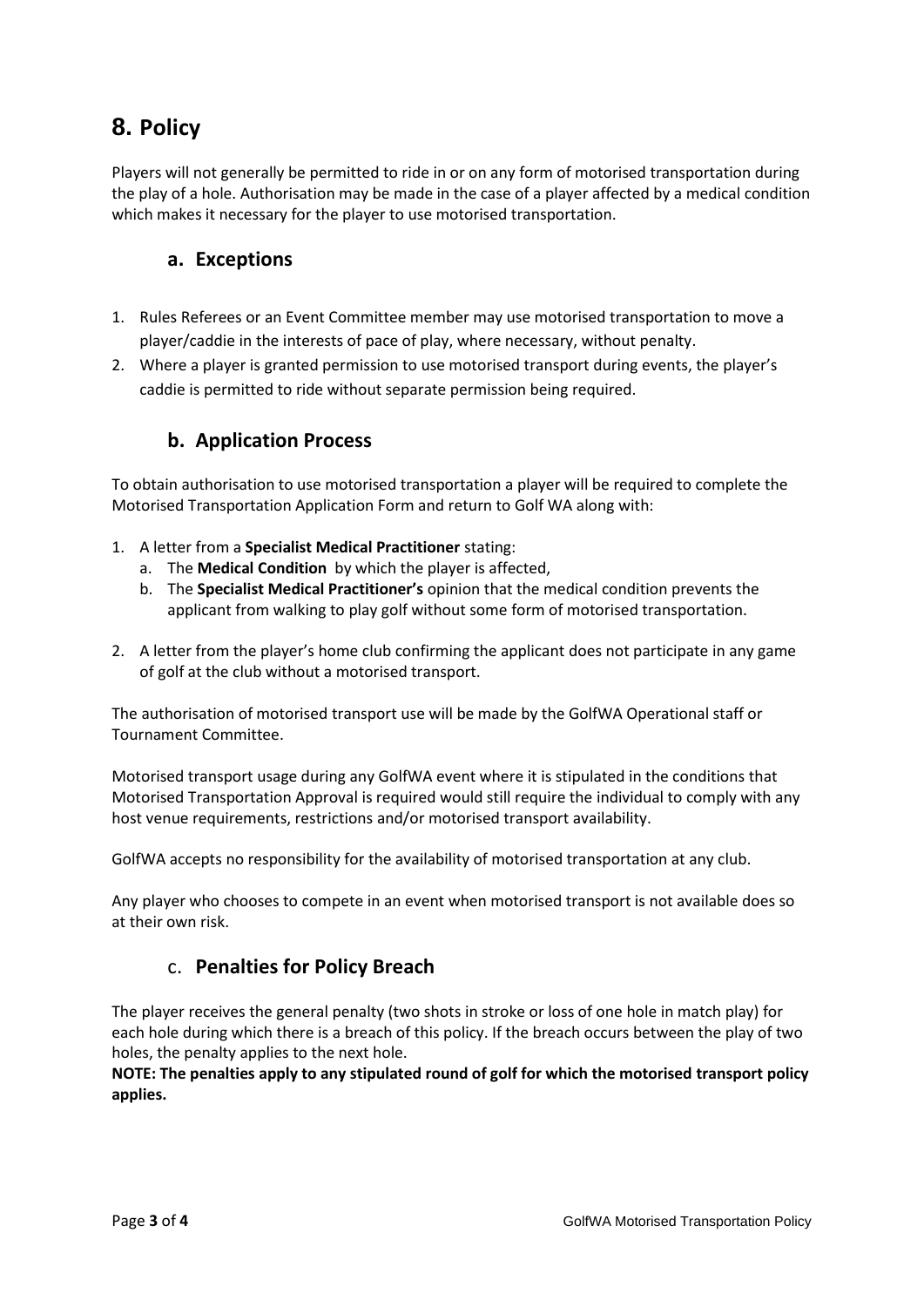### **d. Approval Process**

Once the use of motorised transportation is approved, the applicant will receive a confirmation letter/email informing of the outcome within 10 working days. The golfer's name and club will appear on the Motorised Transportation List for Golf WA events. This list will be published on the Golf WA website.

Note: Approved applicants are responsible for supplying and/or booking and paying for motorised transport subject to the hosting venues motorised transport policies.

#### **e. Maintaining the GolfWA Motorised Transport List**

GolfWA will contact clubs to confirm their listed members only play golf using motorised transport to ensure the accuracy of the GolfWA Motorised Transport List.

#### **f. Right of Appeal**

Any golfer whose application has been disallowed may appeal the decision using the Complaint Handling Procedure (Part D) as outlined in GolfWA's current Member Protection Policy.